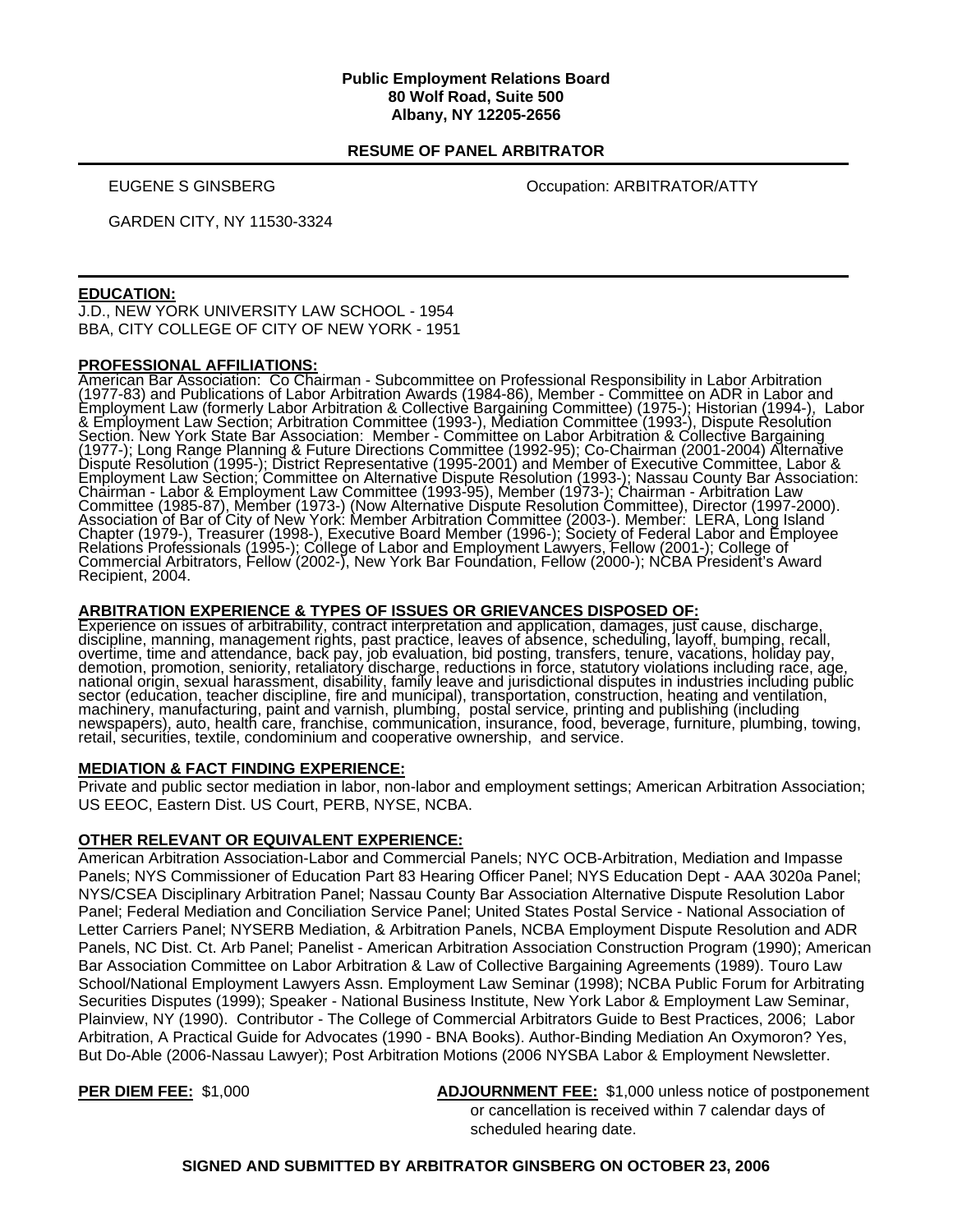#### **Public Employment Relations Board 80 Wolf Road, Suite 500 Albany, NY 12205-2656**

## **BILLING DISCLOSURE STATEMENT**

## ARBITRATOR'S NAME: **EUGENE S GINSBERG**

The following is a description of my fees and expenses:

## A) HEARING TIME.

(1) My per diem is **\$1,000** for each day or any part thereof spent hearing a case.

(2) If a hearing day exceeds \_**6**\_ hours, I charge:

- \_\_\_\_\_ a second full per diem \_\_**X**\_\_ a prorated per diem
- \_\_\_\_ no additional charge \_\_\_\_\_\_\_ other (describe)
- (3) Additional comments:

## B) STUDY TIME.

- (1) I charge **\$1,000** for each day spent in preparation of the opinion and award.
- (2) This charge **X** will will not be prorated for partial days devoted to such preparation.
- (3) Additional comments:

# C) TRAVEL TIME AND EXPENSES.

- (1) When travel time plus hearing time exceeds \_\_\_\_\_ hours in a calendar day:
	- \_**X \_** Not applicable (no additional charge)
	- \_\_\_\_\_ I charge as follows (describe):
- (2) I charge for actual, travel-related expenses incurred in connection with the case \_**X**\_\_YES \_\_\_\_ NO.
- Where appropriate, a mileage charge for auto travel will be billed at:
	- **X** Prevailing IRS rate **Discussed Containst Prevailing IRS** rate
- (3) When the scheduled hearing day(s) requires an overnight stay:
	- \_\_**X**\_ There is no charge, other than for lodging and subsistence.
	- \_\_\_\_ I charge as follows (describe):
- (4) Additional Comments: